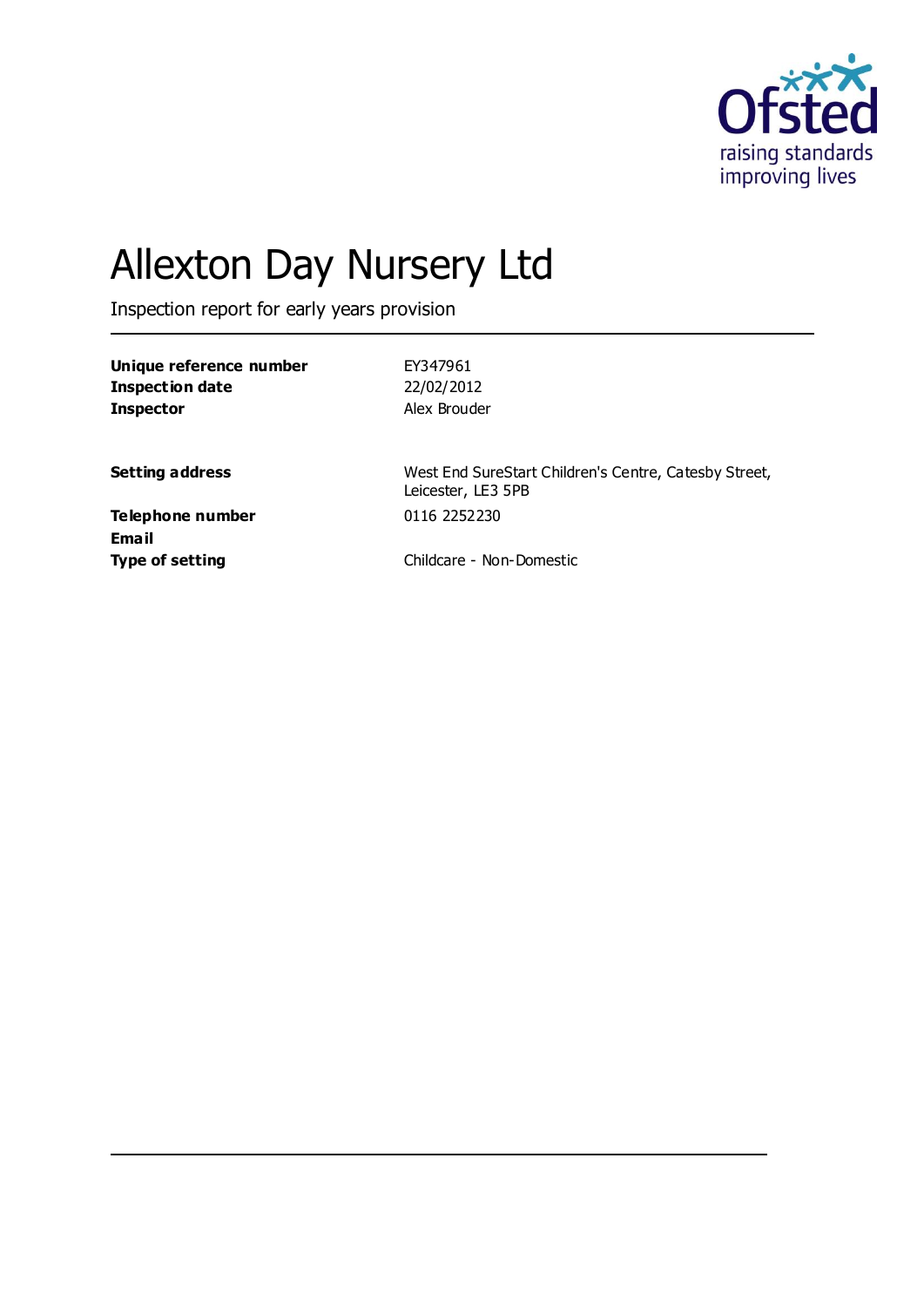The Office for Standards in Education, Children's Services and Skills (Ofsted) regulates and inspects to achieve excellence in the care of children and young people, and in education and skills for learners of all ages. It regulates and inspects childcare and children's social care, and inspects the Children and Family Court Advisory Support Service (Cafcass), schools, colleges, initial teacher training, work-based learning and skills training, adult and community learning, and education and training in prisons and other secure establishments. It assesses council children's services, and inspects services for looked after children, safeguarding and child protection.

If you would like a copy of this document in a different format, such as large print or Braille, please telephone 0300 123 1231, or email enquiries@ofsted.gov.uk.

You may copy all or parts of this document for non-commercial educational purposes, as long as you give details of the source and date of publication and do not alter the information in any way.

T: 0300 123 1231 Textphone: 0161 618 8524 E: enquiries@ofsted.gov.uk W: [www.ofsted.gov.uk](http://www.ofsted.gov.uk/)

© Crown copyright 2012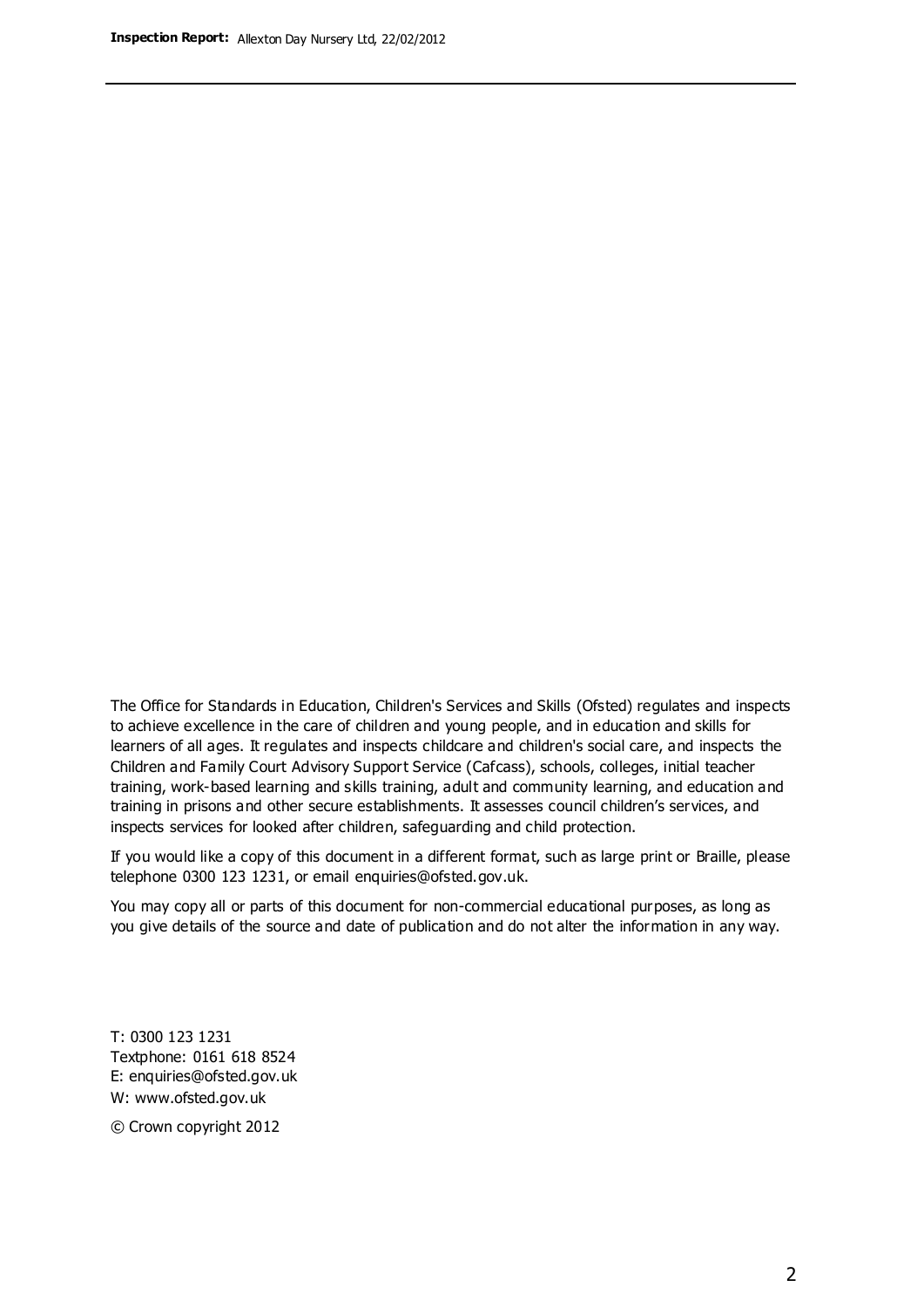### **Introduction**

This inspection was carried out by Ofsted under Sections 49 and 50 of the Childcare Act 2006 on the quality and standards of the registered early years provision. 'Early years provision' refers to provision regulated by Ofsted for children from birth to 31 August following their fifth birthday (the early years age group). The registered person must ensure that this provision complies with the statutory framework for children's learning, development and welfare, known as the *Early* Years Foundation Stage.

The provider must provide a copy of this report to all parents with children at the setting where reasonably practicable. The provider must provide a copy of the report to any other person who asks for one, but may charge a fee for this service (The Childcare (Inspection) Regulations 2008 regulations 9 and 10).

The setting also makes provision for children older than the early years age group which is registered on the voluntary and/or compulsory part(s) of the Childcare Register. This report does not include an evaluation of that provision, but a comment about compliance with the requirements of the Childcare Register is included in Annex B.

Please see our website for more information about each childcare provider. We publish inspection reports, conditions of registration and details of complaints we receive where we or the provider take action to meet the requirements of registration.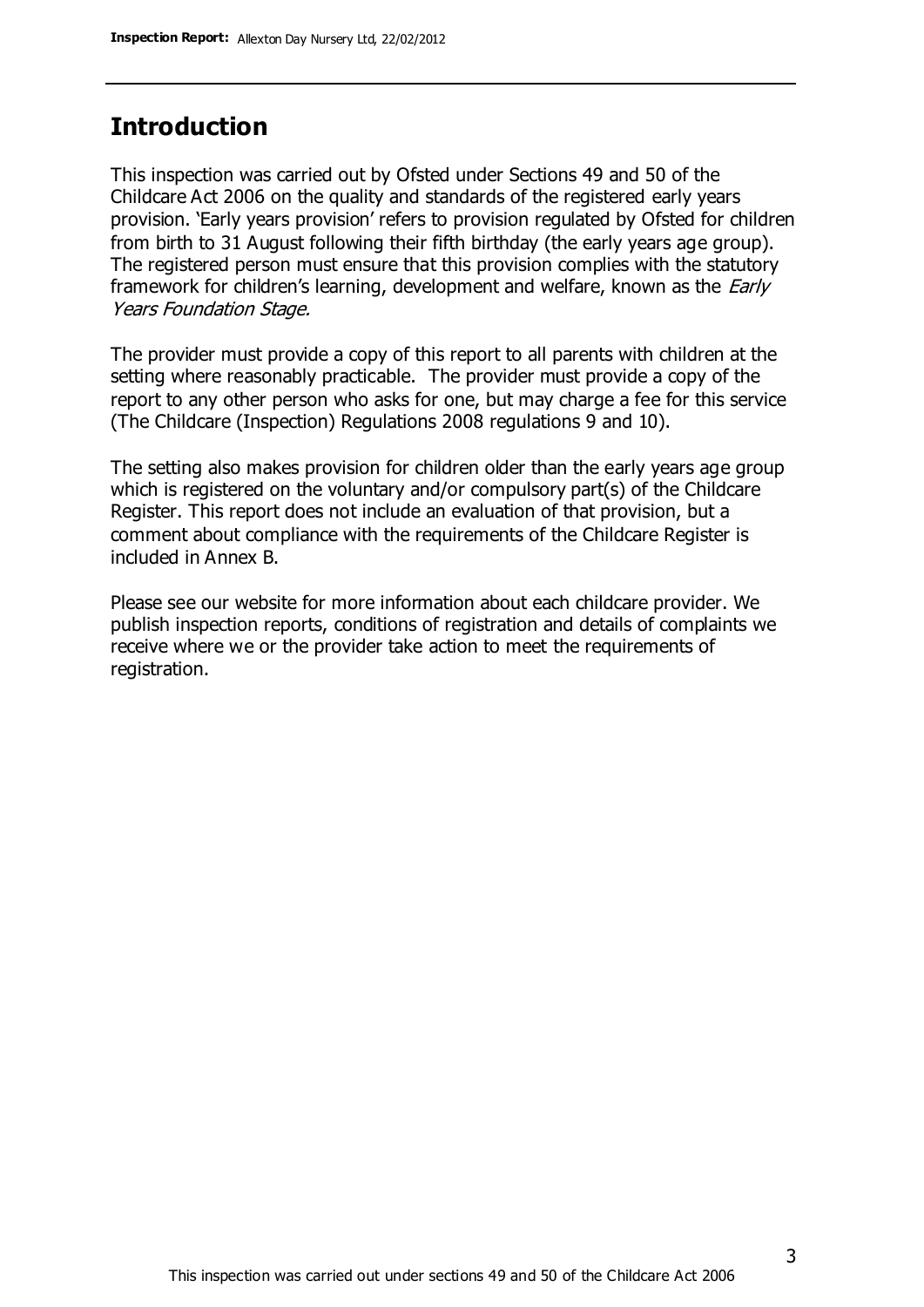# **Description of the setting**

Allexton Day Nursery Ltd was registered in 2007 and is run by a limited company. It operates from the West End Sure Start Children's Centre in Leicester where they have sole use of three rooms, with limited access to other areas dependent upon use by other groups. The setting also provides creche facilities for children aged under 8 years. All children share access to an enclosed outdoor play area.

The nursery is registered on the Early Years Register and on both the compulsory and voluntary parts of the Childcare Register to care for a maximum of 30 children at any one time. It is open each weekday from 8am until 6pm for 51 weeks of the year. There are currently 75 children aged from birth to five years on roll. The nursery supports children with special educational needs and/or disabilities and children who speak English as an additional language.

The nursery employs 17 members of staff, all of whom hold appropriate early years qualifications. It is a member of the Pre-school Learning Alliance.

# **The overall effectiveness of the early years provision**

Overall the quality of the provision is good.

Children's individual needs and uniqueness are acknowledged and supported, leading to children making very good progress towards the early learning goals. The highly motivated and skilled staff team work extremely well with parents to ensure that they have an excellent awareness of each child's individuality. As a result, children develop strong relationships with each other, their peers and staff, and are highly motivated in their play. Effective organisation of the environment and resources within it, ensures children are cared for in a nurturing setting where their safety and security is assured. Overall, documentation required to support children's health, care and well-being is in place. Robust procedures for monitoring practice and supporting staff in attending a range of training ensure that the capacity for continuous improvement is very strong.

## **What steps need to be taken to improve provision further?**

To further improve the early years provision the registered person should:

- explore further the systems used for observation and evaluation of planning so they can be applied more consistently to inform the next steps for individual children
- develop the procedures for inducting staff into the setting to ensure that records are in place to show how and when this was completed, including evacuation procedures and health and safety issues.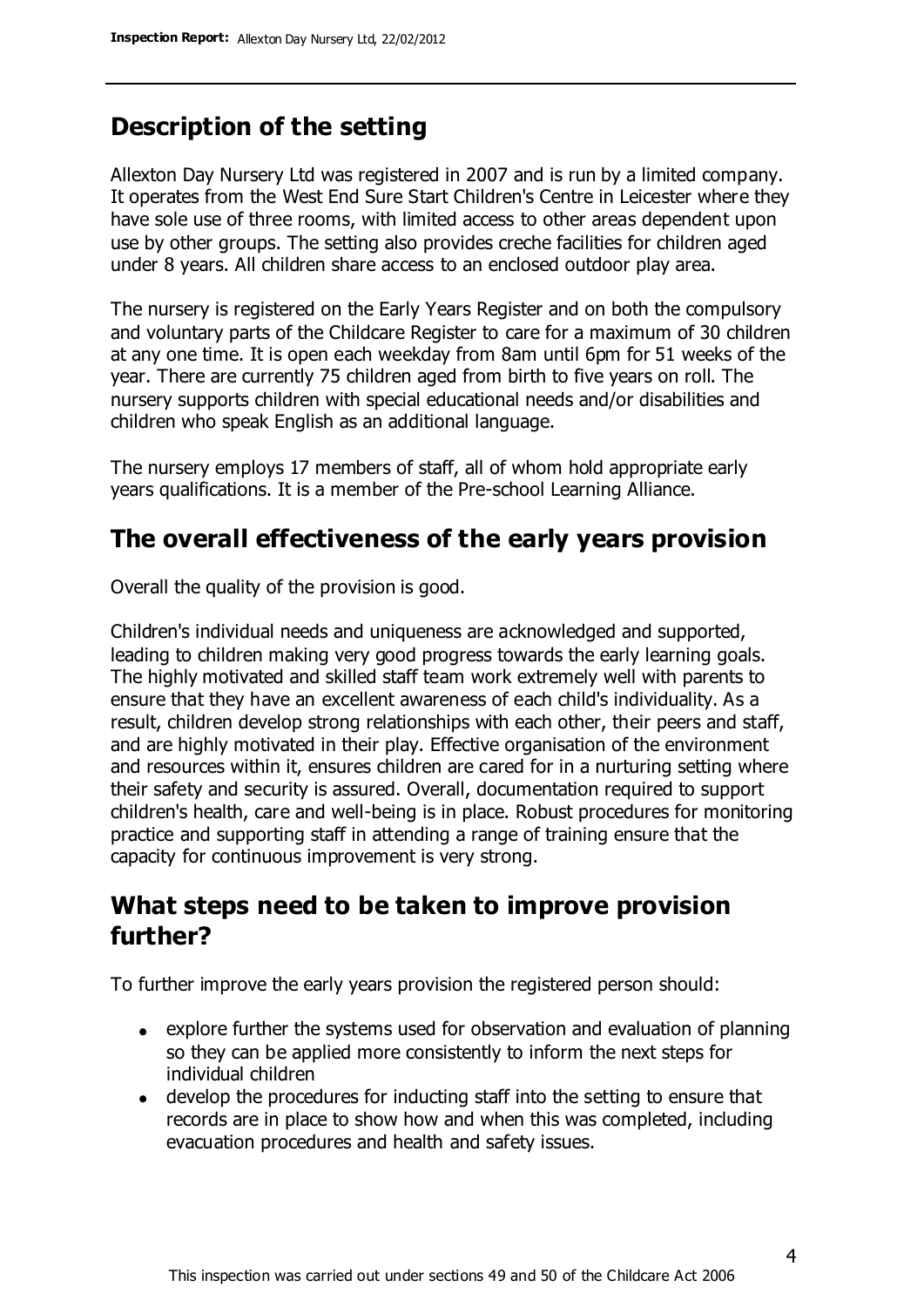## **The effectiveness of leadership and management of the early years provision**

Staff have an excellent understanding of safeguarding issues and all have received training in this area. Consequently, children are very well safeguarded and protected from harm. Staff recognise the signs and symptoms of abuse and speak knowledgably of the action to take should they have any concerns about a child's welfare. In addition, vetting procedures ensure that any person working or having contact with children is suitable, and excellent staff-to-child ratios and supervision are maintained, supporting children's well-being. However, the current induction procedure lacks clarity as to how and when staff were informed of the policies and procedures, which may lead to gaps in their knowledge of these. All documentation required to support and maintain children's welfare and well-being is in place and stored confidentially. Robust risk assessments for the premises and any outings children participate in are in place and reviewed, ensuring that all areas children have access to are safe and secure.

The provision is very well led and managed, and the staff team work cohesively to ensure that the needs of all children and their families are understood and met to the best of their ability. All staff take an active part in reflecting on improving practice to continually improve the service they offer and the outcomes for children. All recommendations raised at the last inspection have been addressed, leading to improved outcomes for children. Resources and activities are used well to enable children to make independent choices in their play and learning; consequently, children are continually engaged in play. Tracking of children's development is effective overall, and has identified the need to enhance skills in language and communication. The nursery is already involved in a project to this end and staff training is ongoing. Equality of opportunity and promoting diversity are at the core of what the nursery strives to achieve. Children's cultural needs are recognised and celebrated to enable them to gain a sense of their own identity. For example, recently the nursery celebrated 'doughnut day', which is a Polish tradition. In addition, some staff speak more than one language, supporting the needs of children who have English as an additional language. Children with special educational needs and/or disabilities are very well supported as staff work closely with outside agencies and attend additional training before children attend, enabling them to offer support from the start of the placement.

Partnerships with parents and carers are excellent and staff take time to get to know the children and their families before they begin at the setting, enabling children to settle quickly and for parents to feel confident in leaving them. In addition, some children receive home visits before they attend, which the staff comment has enabled them to more effectively identify children's needs. Regular formal and informal feedback ensures that parents are kept up to date with their child's progress as well as their general well-being. Parents are given ideas on how to support their child's learning at home; for example, taking story sacks home, and they speak highly of the supportive staff team, commenting that their children settle quickly and that all staff are helpful and have helped their children to develop.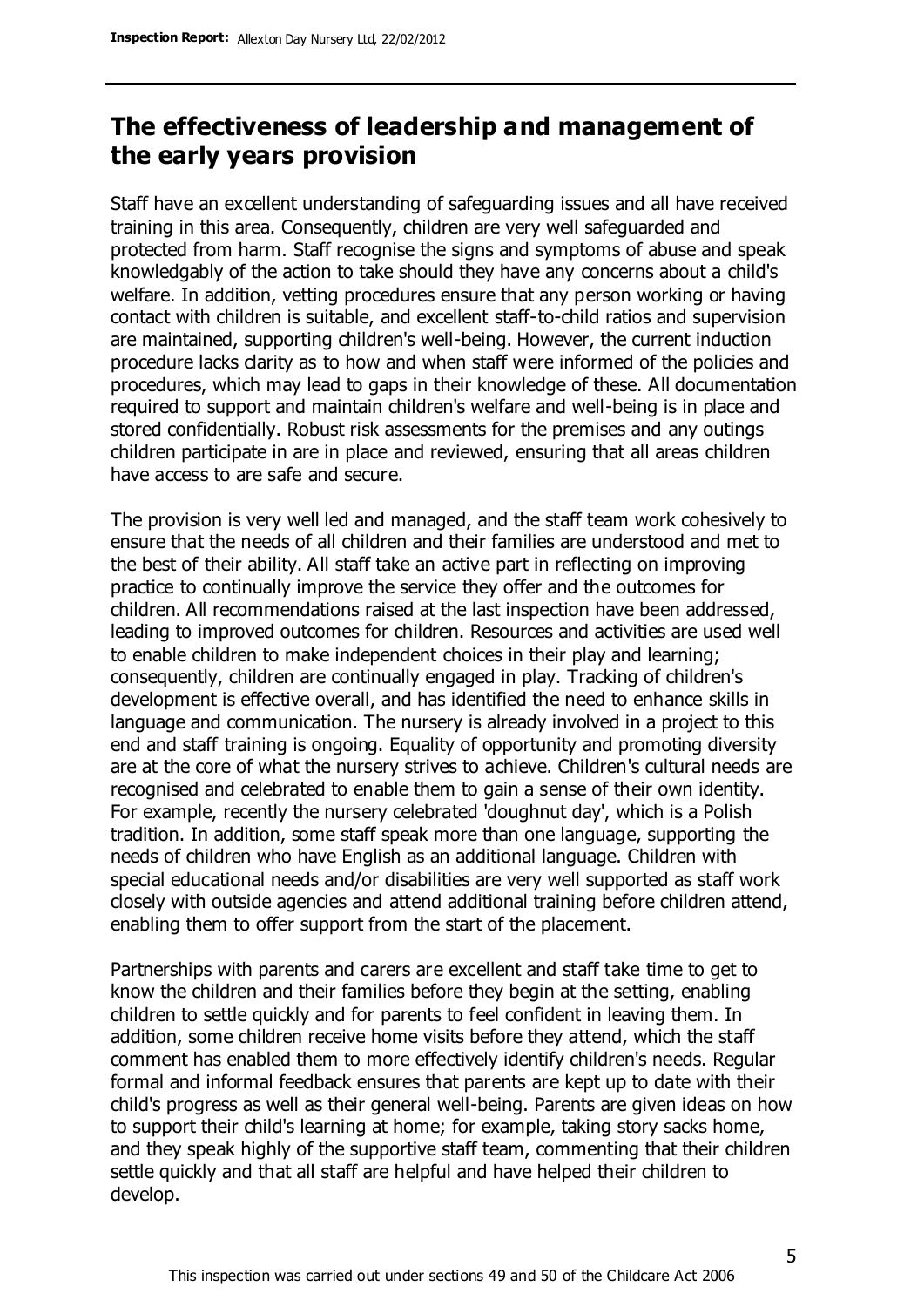### **The quality and standards of the early years provision and outcomes for children**

Children's health is promoted well. They develop an awareness of their own bodies as they engage in outdoor play each day, with most children having free access to the outdoors at all times, promoting their health and well-being. Their physical skills develop well as they have opportunities to climb, walk, run and explore, and extend their abilities as they ride bikes, skilfully manoeuvring these in all areas, and as younger children pull themselves up to standing and use push-along toys to develop their mobility. All children wash their hands before snacks, after messy play and when they have used the toilet, limiting the risk of cross-infection. All foods offered to children are cooked on site and comprise of a balance of all food groups. Children have access to water at all times to maintain their hydration, and older children pour their own drinks to support their independence. Children's safety is very well supported through regular fire drills and walks in the locality, introducing them to how to cross roads safely. Children's awareness of their own safety is very good as they handle and use a range of indoor and outdoor equipment safely and with ease.

Children make very good progress in their learning and development due to staff's good knowledge, understanding and implementation of the Early Years Foundation Stage, along with good organisation of areas that enable children to initiate their own ideas freely and easily. Key workers know the children very well and take time to speak with parents before children begin, enabling them to offer an environment tailored to their needs and individuality. Regular photographs and observations support children's learning and development, and overall next steps are planned using this information. However, systems of observation and evaluation of planning could be developed further so they can be applied more consistently to inform individual children's next steps. Children have many opportunities to instigate their own play and ideas, and most children readily enjoy messy play, exploring their senses as they do so. For example, they play with jelly crystals and shaving foam, mixing them together, sniffing the mixture and squelching it between their fingers. Children create freely with a range of materials and resources, such as, paper, pencils, paints, soil, shaving foam and glue. Their work is displayed around the setting, promoting their sense of belonging.

Children enjoy books and have easy access to these in all areas of the setting, viewing them with staff or unsupported. In addition, the pre-school children 'read' the books they have made with staff linking to various trips and activities, such as horse riding, strawberry picking and planting in the garden, further supporting their communication skills. Children's whose language is not yet secure are able to communicate their needs to staff through the use of various picture clues, and a visual timetable ensures they know and understand the routines of the day. Children enjoy songs and rhymes, and staff actively support this, dressing up, acting out songs and encouraging the children to join in with them. Children behave very well, receive high levels of attention and are engaged in interesting activities. Consequently, they respect their peers and adults, play happily and understand the rules for working together.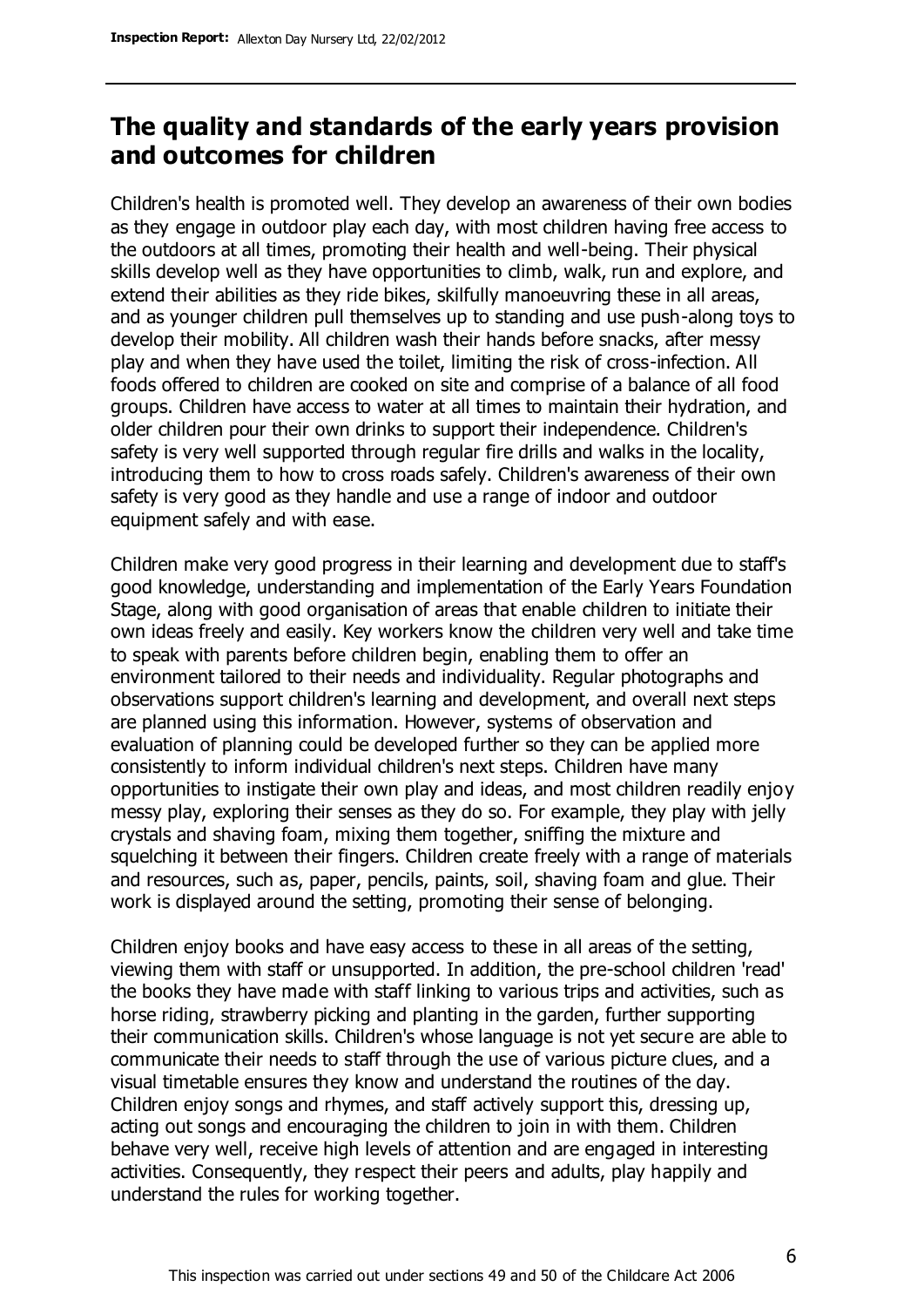Children begin to problem solve in all they do; for example, as they work out how to press the right switch to 'pop up' the animals, place the appropriate piece into the puzzle and stack the blocks. They have very good access to a range of technology and battery operated toys, such as a computer, cause and effect toys and musical toys, and all age groups handle and use these well. The setting's attention to sustainability is developing as they have a recycle bin in the pre-school area which they encourage the children to use, explaining what can be recycled and why this is important. Excellent opportunities for children to learn about the needs of others and the wider world are promoted through toys and resources which depict diversity and promote inclusion. Children begin to explore shape and number as they handle and use a range of shape sorters and construction toys, and sort items into size and quantity, such as coloured pencils and animals. Counting is encouraged in all that children do, such as how many chairs are at the table, how many pieces of fruit they can have and how many children are standing on the ledge. Children's imagination is good and they engage in a range of role play, such as the 'hospital', using dressing up clothes and doctors sets to support this.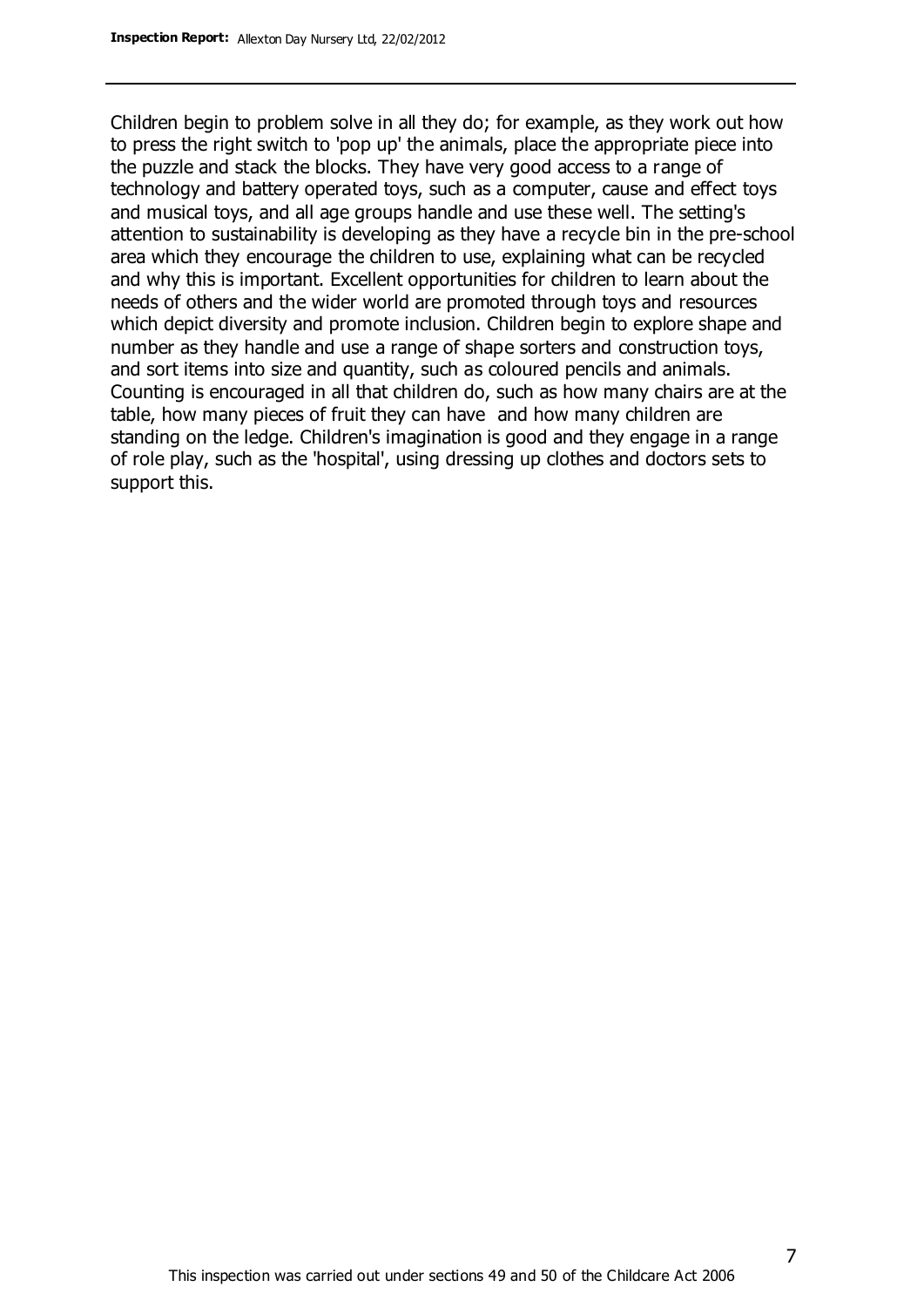# **Annex A: record of inspection judgements**

#### **The key inspection judgements and what they mean**

Grade 1 is Outstanding: this aspect of the provision is of exceptionally high quality Grade 2 is Good: this aspect of the provision is strong Grade 3 is Satisfactory: this aspect of the provision is sound Grade 4 is Inadequate: this aspect of the provision is not good enough

#### **The overall effectiveness of the early years provision**

| How well does the setting meet the needs of the      |  |
|------------------------------------------------------|--|
| children in the Early Years Foundation Stage?        |  |
| The capacity of the provision to maintain continuous |  |
| improvement                                          |  |

#### **The effectiveness of leadership and management of the early years provision**

| The effectiveness of leadership and management of the             |  |
|-------------------------------------------------------------------|--|
| <b>Early Years Foundation Stage</b>                               |  |
| The effectiveness of leadership and management in embedding       |  |
| ambition and driving improvement                                  |  |
| The effectiveness with which the setting deploys resources        |  |
| The effectiveness with which the setting promotes equality and    |  |
| diversity                                                         |  |
| The effectiveness of safeguarding                                 |  |
| The effectiveness of the setting's self-evaluation, including the |  |
| steps taken to promote improvement                                |  |
| The effectiveness of partnerships                                 |  |
| The effectiveness of the setting's engagement with parents and    |  |
| carers                                                            |  |

#### **The quality of the provision in the Early Years Foundation Stage**

The quality of the provision in the Early Years Foundation Stage  $\vert$  2

### **Outcomes for children in the Early Years Foundation Stage**

| <b>Outcomes for children in the Early Years Foundation</b>    |  |
|---------------------------------------------------------------|--|
| <b>Stage</b>                                                  |  |
| The extent to which children achieve and enjoy their learning |  |
| The extent to which children feel safe                        |  |
| The extent to which children adopt healthy lifestyles         |  |
| The extent to which children make a positive contribution     |  |
| The extent to which children develop skills for the future    |  |

Any complaints about the inspection or report should be made following the procedures set out in the guidance available from Ofsted's website: www.ofsted.gov.uk